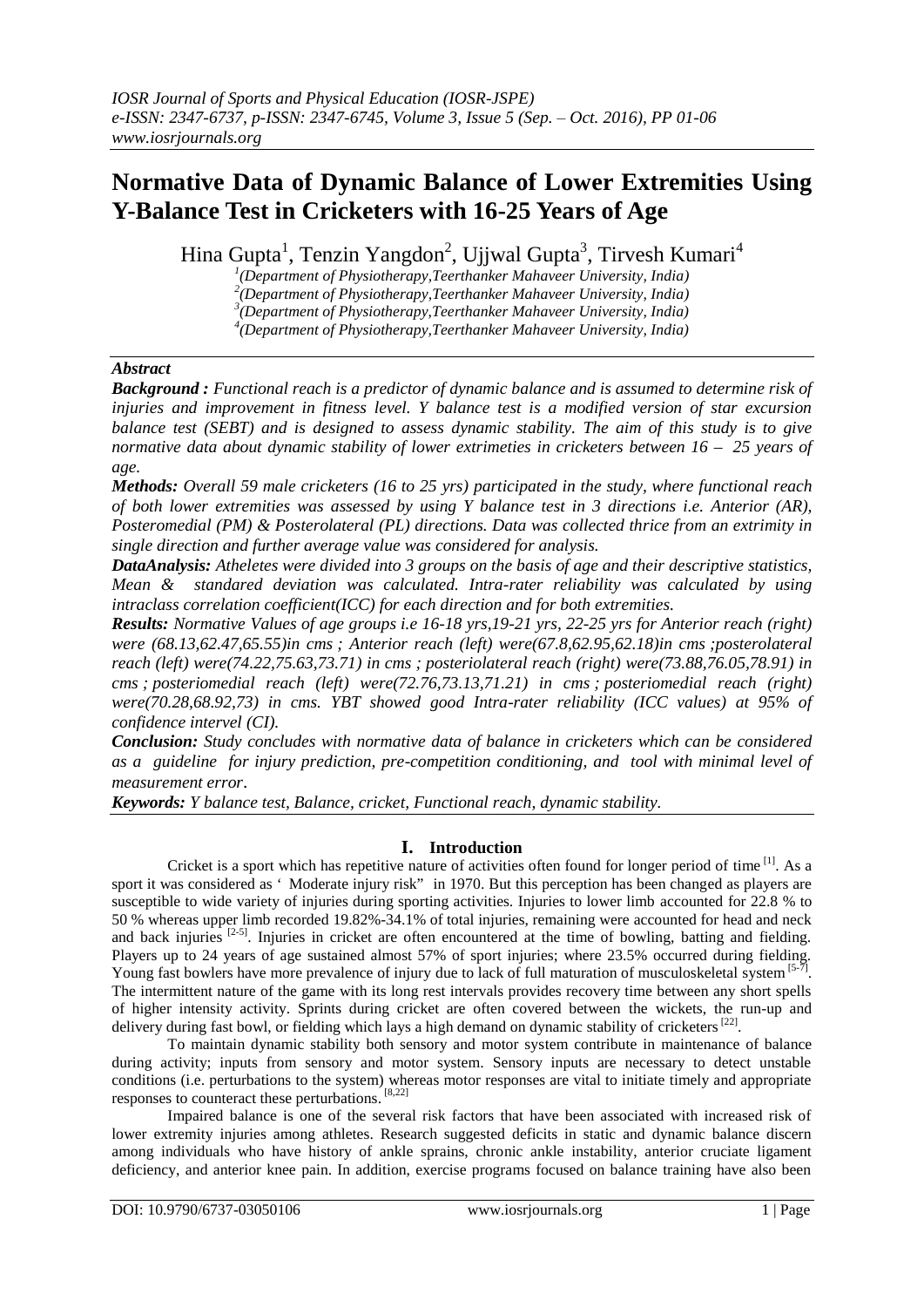associated with reduced risk of injuries. [9] Poor dynamic balance and impaired functional movement has been previously associated with sports related injury. [10]

There are different types of performance assessment tools available amongst which Y-balance test is the youngest one and has been used limitedly as a research tool till now.  $[8,11,12]$  It is one of the few field expedient tests that has shown predictive validity for injury risk in an athletic population. [14,20] It is a modified version of Star Excursion Balance Test (SEBT). Previous researches showed redundancy in 8-directions of SEBT; henceforth developed more time efficient test that evaluates dynamic limits of stability and asymmetrical balance in only 3-directions (anterior, posterolateral, posteromedial)<sup>[12,13,21,23]</sup>.

As, Physical-Performance Test (PPTs) are commonly used in rehabilitation and injury prevention settings, yet Normative Values of balance using Y-Balance test have not been established in cricketers specially for players less than 24 years of age as they are more prone for injuries. The data shall be further helpful in assessing baseline balance skills of an athlete, improving performance and draft of individualized rehabilitation protocol depending upon an athlete' s age.

## **II. Methodology**

A total of 60 male cricketers with age from 16 to 25 years gave their consent and actively participated in study. The subjects were from Teerthanker Mahaveer cricket academy, Moradabad; DNS cricket academy (Amroha cricket association), Amroha, India.

### **2.1 Inclusion and exclusion criteria**

Inclusion criteria for this study were healthy male cricketers between 16 to 25 years of age who were taking regular training in their respective cricket associations from past 6 months or more. Exclusion criteria was any history of musculoskeletal pain, injury & deformities and neurological disorders.

#### **2.2 Measuring Tool**

The Y Balance test (Fig. 1) is a reliable tool for measuring dynamic balance and may be used to predict injury. The Y-balance test (YBT) is a screening tool of dynamic balance requiring stance leg balance while the contralateral leg reaches in anterior (ANT), posteromedial (PM), posterolateral (PL) directions. It has been proposed as a screening tool for injury risk as well. It has a central raised platform with three pieces of PVC (polyvinylchloride) pipe in the three directions with a sliding plastic reach indicator that the participant pushes to determine reach distance  $^{[11,23]}$ . This tool has been used in various populations in basketball players  $^{[12]}$ , soccer players<sup>[11]</sup>, football players<sup>[19]</sup>, millitary officials <sup>[9,13,14]</sup>, young & adolescents athletes<sup>[16]</sup> and proved to be a reliable tool for assessing risk of musculoskeletal injuries due to lack of dynamic balance [10,15,17,18]



**Fig no.1** Y-balance tool

#### **1.3 Procedure**

Players who consented were eligible both mentally and physically for the test. The procedure of test was explained, demonstrated to players during pre-trial sessions.

Players performed the task with shoes on. They were asked to keep their testing leg either left or right over stable platform and non-testing limb on reach indicator with toes planted on it. Further, players were asked to glide reach indicator in each direction that is anterior, posterolateral and posteromedial as far as possible without touching ground and maintaining balance as shown in fig 2  $\&$  fig 3. The same trial was repeated for other limb as well. During the trial, if an athlete stepped on ground to gain support or kicked the reach indicator in any phase of procedure, the scoring was rejected and procedure was repeated again. Consecutively, 3 trails were recorded for each direction and each extremity to get an average reach value for each direction. Reach value in each direction was measured in centimeters and near to its maximum value.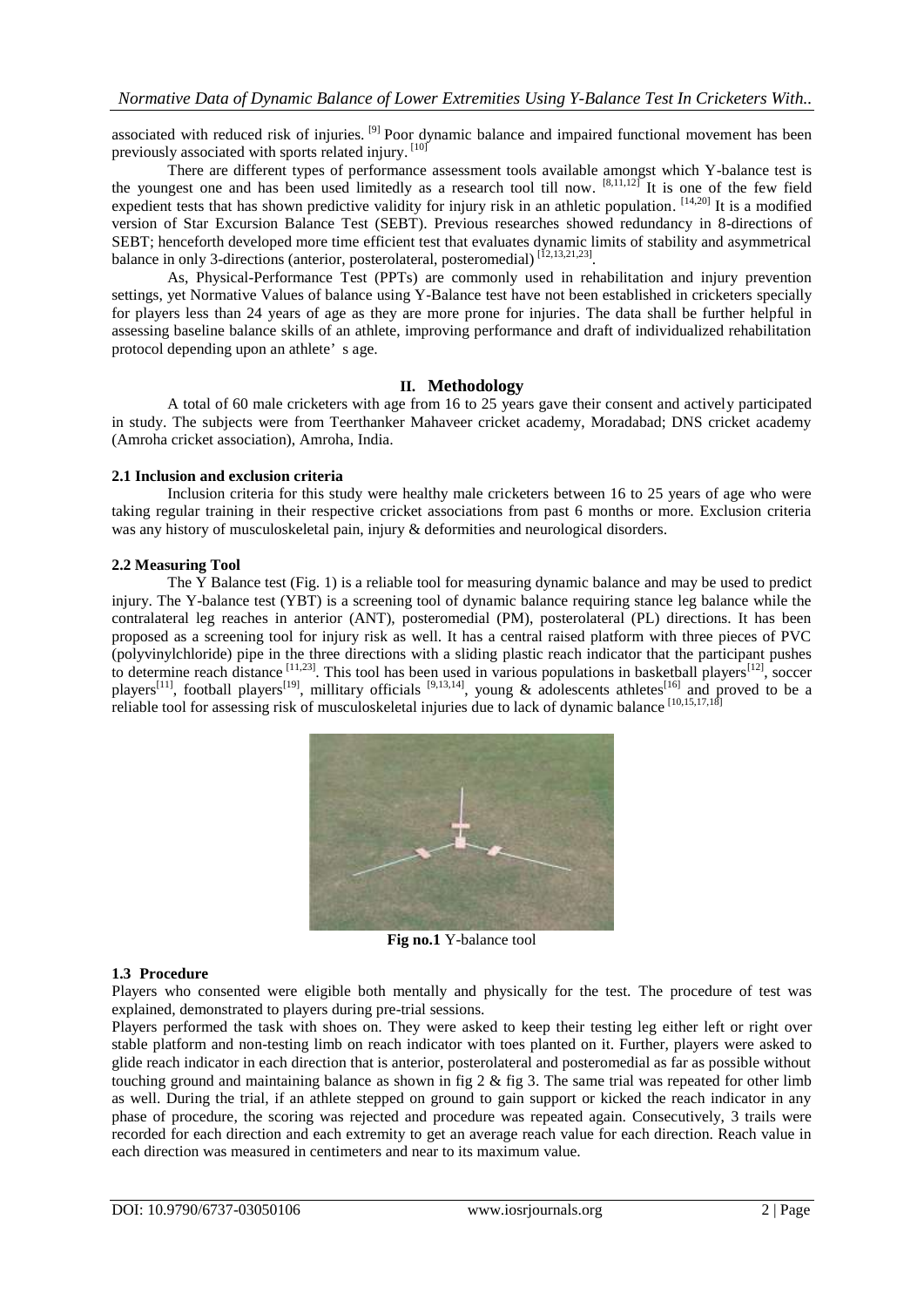

**Fig.2** Player performing anterior reach for left limb



**Fig.** 3 Player performing posterolateral for right limb

# **III. Data analysis**

60 cricketers were segregated amongst 3 age groups i.e 16-18 years, 19-21 years and 22-25 years respectively. Scores of 1 athlete was omitted as he aged more than 25 years. Further, data was tabulated and analyzed for descriptive statistics, Intra rater Reliability at 95% of CI with  $(p<=0.05)$  in Microsoft excel 2010 version and IBMSPSS 20.0.

## **IV. Results**

In total 59 cricketers participated in study; where 22 cricketers fell in 16-18 years, 28 in 19-21 years and 9 in 22- 25 years category of age group (TABLE NO.1).

| Table no.1 |                   |                |  |  |  |
|------------|-------------------|----------------|--|--|--|
| S.No       | Age Group (years) | No. Of Players |  |  |  |
|            | $16-18$           | 22             |  |  |  |
|            |                   |                |  |  |  |
| 2.         | 19-21             | 28             |  |  |  |
|            |                   |                |  |  |  |
| 3.         | $22 - 25$         | q              |  |  |  |
|            |                   |                |  |  |  |

Descriptive values for anterior, posteromedial and posterolateral reach among 3 different age groups were calculated for its minimum and maximum reach, mean and standard deviation.

TABLE NO.2 (graph no.1) reflects arithematic mean, minimum and maximum anterior reach values of right and left extremities of all age groups. It reflects that values of right and left anterior reach of 16-18 age group i.e. 68.13 & 67.8 cms are higher than the values of 19-21 year age group i.e.62.47 & 62.95 cms and 22-25 year age group values i.e 65.55 & 62.18 cms.

| Table no.2 |                    |             |             |                    |             |             |
|------------|--------------------|-------------|-------------|--------------------|-------------|-------------|
|            | Right extremity    |             |             | Left extremity     |             |             |
| Age Group  | Anterior<br>Mean   | Minimum     | Maximum     | Mean<br>Anterior   | Minimum     | Maximum     |
| (yrs)      | reach $(\pm SD)$   | value (cms) | value (cms) | reach $(\pm SD)$   | value (cms) | value (cms) |
| $16-18$    | $68.13(\pm 10.10)$ | 58          | 106         | 67.8 $(\pm 10.83)$ | 55.93       | 112.73      |
| 19-21      | $62.47(\pm 8.13)$  | 51.07       | 80.13       | $62.95(\pm 9.01)$  | 50.30       | 93.63       |
| $22 - 25$  | $65.55(\pm 8.51)$  | 49.73       | 76.47       | $62.18(\pm 6.57)$  | 47.2        | 67.18       |

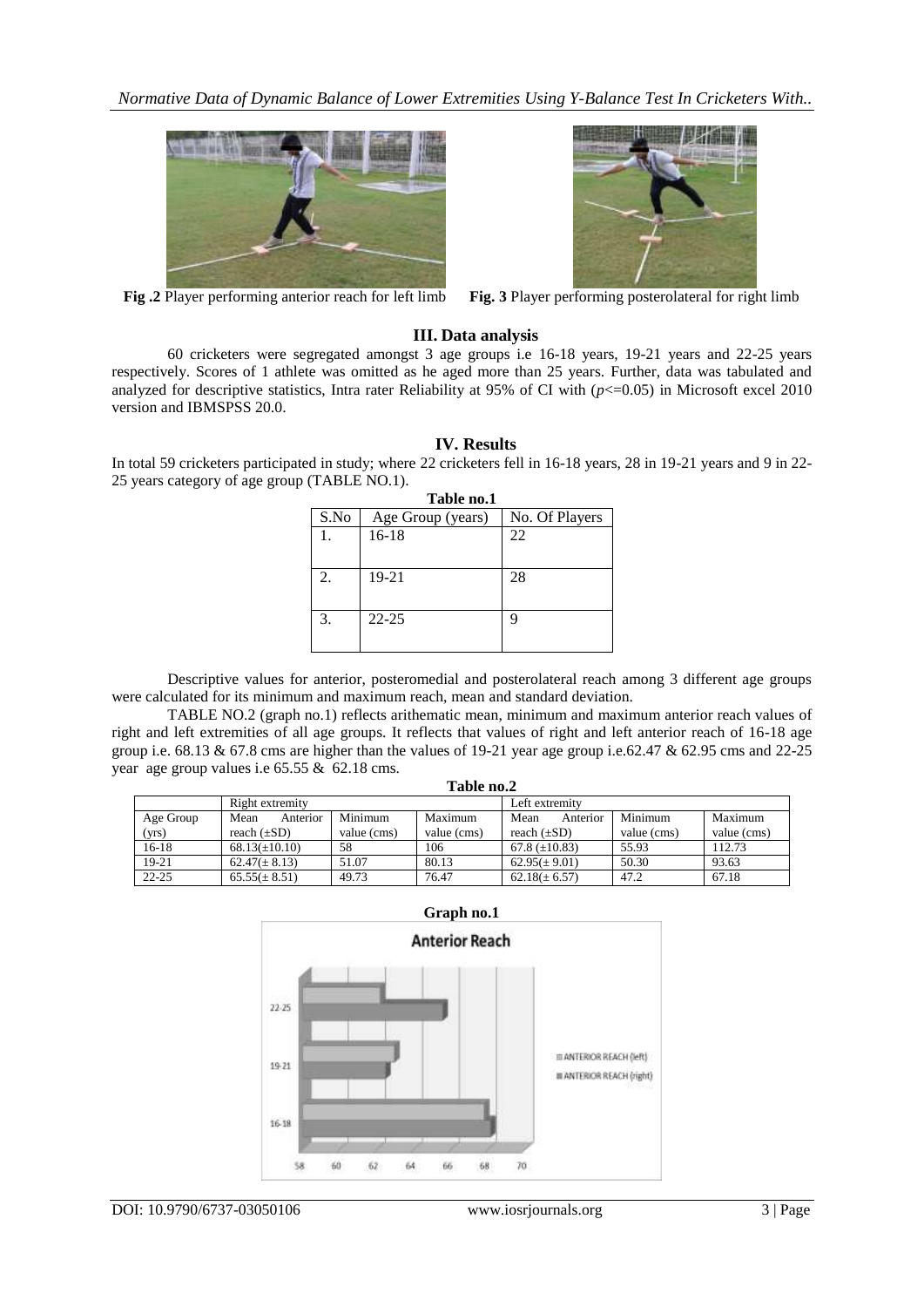## *Normative Data of Dynamic Balance of Lower Extremities Using Y-Balance Test In Cricketers With..*

TABLE NO.3 (graph no.2) reflects arithematic mean, minimum and maximum posterolateral reach values of right and left extremities of all age groups. The value of right posterolateral reach of 22-25 age group i.e 78.91 cms is higher than 76.05 cms of 19-21 year age group and 73.88 cms of 16-18 year age group. Whereas, values of left posterolateral reach of 19-21 age group i.e 75.63 cms is higher than 74.22 cms of 16-18 year age group and 73.71 cms of 22-25 age group.

| Table no.3 |                 |                        |             |                |                        |             |             |
|------------|-----------------|------------------------|-------------|----------------|------------------------|-------------|-------------|
|            | Right extremity |                        |             | Left extremity |                        |             |             |
| Age        | Group           | Mean<br>Posterolateral | Minimum     | Maximum        | Mean<br>Posterolateral | Minimum     | Maximum     |
| (yrs)      |                 | reach $(\pm SD)$       | value (cms) | value (cms)    | reach $(\pm SD)$       | value (cms) | value (cms) |
| $16-18$    |                 | $73.88(\pm 11.79)$     | 57.87       | 109.60         | $74.22(\pm 11.66)$     | 62.73       | 119.20      |
| 19-21      |                 | $76.05(\pm 9.32)$      | 60.60       | 101.40         | $75.63(\pm 9.62)$      | 56.97       | 103.63      |
| $22 - 25$  |                 | $78.91(\pm 11.13)$     | 64.83       | 95.70          | $73.71(\pm 13.44)$     | 56.70       | 101.83      |



TABLE NO.4 (Graph no.3) reflects arithmetic mean, minimum and maximum posteromedial reach values of right and left extremities of all age groups. The values of right posteromedial reach of 22-25 age group i.e. 73 cms is higher than 70.28 cms from 16-18 year age group and 68.92 cms of 19-21 years age group. The values of left posteromedial reach of 19-21 age group i.e. 73.13 is higher than that of values form 16-18 year age group i.e 72.76 cms and 71.21 cms od 22-25 age group.

| Table no.4   |                       |             |             |                       |             |             |
|--------------|-----------------------|-------------|-------------|-----------------------|-------------|-------------|
|              | Right extremity       |             |             | Left extremity        |             |             |
| Group<br>Age | Posteromedial<br>Mean | Minimum     | Maximum     | Mean<br>Posteromedial | Minimum     | Maximum     |
| (yrs)        | reach $(\pm SD)$      | value (cms) | value (cms) | reach $(\pm SD)$      | value (cms) | value (cms) |
| $16-18$      | $70.28(\pm 10.16)$    | 57.47       | 103.60      | $72.76(\pm 8.39)$     | 58.77       | 97.10       |
| 19-21        | $68.92(\pm 8.49)$     | 52.30       | 84.37       | $73.13(\pm 10.06)$    | 51.13       | 90.50       |
| $22 - 25$    | $73(\pm 10.85)$       | 57.07       | 87.80       | $71.21(\pm 6.40)$     | 59.77       | 83.43       |



TABLE NO.5 shows strength of Intrarater reliability of scores using Intraclass correlation coefficient (ICC) and Cronbach' s Alpha at 95% of CI for each direction assessed in YBT

| Table no. 5 |                         |                  |               |                  |  |  |  |
|-------------|-------------------------|------------------|---------------|------------------|--|--|--|
| s.no        | Direction/side          | <b>ICC</b> value | $CI$ at $95%$ | Cronbach's alpha |  |  |  |
|             | Anterior (right)        | 0.91             | 0.86-0.94     | 0.91             |  |  |  |
| 2.          | Anterior (left)         | 0.96             | $0.94 - 0.97$ | 0.96             |  |  |  |
| 3.          | Postero lateral (right) | 0.95             | $0.92 - 0.96$ | 0.95             |  |  |  |
| 4.          | Postero lateral (left)  | 0.94             | 0.91-0.96     | 0.94             |  |  |  |
|             | Postero medial(right)   | 0.94             | $0.90 - 0.96$ | 0.94             |  |  |  |
| 6.          | Posteromedial (left)    | 0.94             | 0.88-0.95     | 0.93             |  |  |  |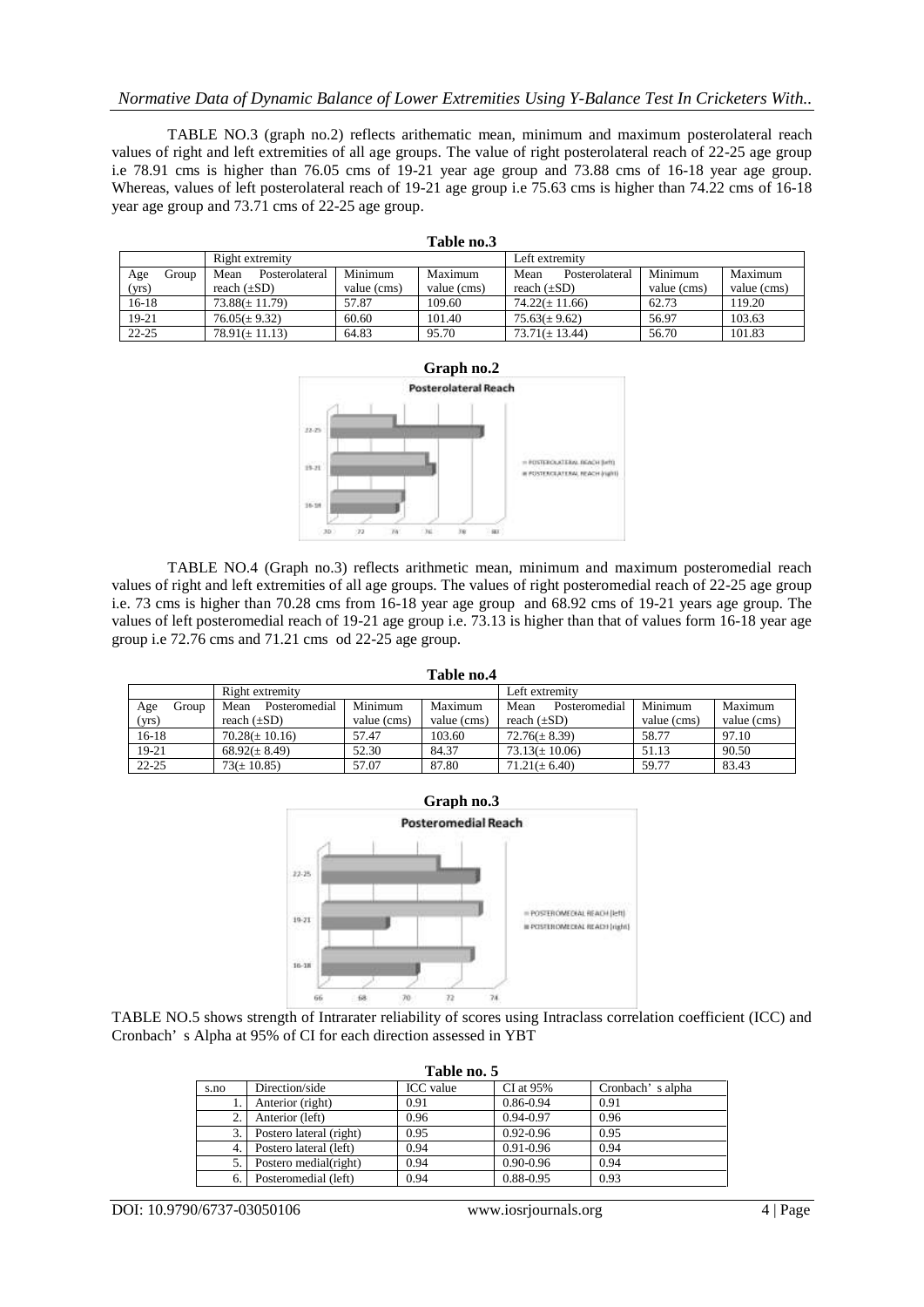## **V. Discussion**

In this study quantitative data regarding balance of cricketers using YBT among  $18 - 25$  years of age was established as balance plays a vital role in performance. The YBT is a reliable tool among raters with various experience and background of younger players and prevention of early injuries due to fall. Normative data reflects differences in YBT performance related to sex, age, injury, geographic location, and competition level. The YBT may be used to predict injury risk; however, clear cut-points have not been sufficiently defined.<sup>5</sup>

Teyhen et al & Shaffer SW et al. provided evidence that YBT is a reliable tool with good to moderate ICC values and measured dynamic stability in basketball players and military occupational.  $[9,13]$  Further adding more information regarding dynamic balance in young first class cricketers, this study concluded that YBT is a reliable tool with good intra rater reliability scores (ICC>0.90) at  $(p \le 0.05)$  with normative data.

Gonell P et. al. stated that YBT is a Functional test that requires physical strength, flexibility and neuromuscular control, stability, range of movement , balance and proprioception. YBT is good solution for testing of speed, efficiency, consistency and objectivity. [15] In support of this study, we too found that YBT is a reliable tool with its ICC value (>0.90) at 95% of CI and can be used as pre-competition conditioning of the players and whosoever fails to meet average values of reach may be susceptible to musculoskeletal and neuromuscular system injuries in future. This study also infers that age of the athlete plays a vital role in sporting event which demands dynamic balance; as variation has been seen in all 3 directions of 3 different age groups. These variantions in reach values may be accounted due to lack of equal number of players distributed in 3 groups on the basis of their age.

Results from a study conducted by Faigenbaum et. al. showed moderate to good interrater reliability of YBT in children from 1<sup>st</sup> to 5<sup>th</sup> grades with ICC values ranging from moderate-to-good for the anterior (right=0.82; left=0.82), posteromedial (right=0.77; left=0.75), and Posterolateral (right 0.80; left=0.77) reach directions <sup>[16]</sup>. Whereas, our results showed good Intrarater reliability with ICC values for anterior (right=0.91; left=0.96), posteromedial (right=0.94; left=0.93), and posterolateral (right = 0.95; left=0.94) at 95%CI from this study positively supports result of this study but they checked reliability for one or more sessions with different age group where we did for single session with adolescents

In this study, impact of increase in age and dynamic reach balance does not reflect any linear relationship between them. Hence forth, further research work should emphasize more on relationship between reach scores, limb dominance, limb length and age in cricketers of both genders with larger sample size.

As, data for the study was collected from players with shoes on. Which may in addition have had an impact on the YBT score as shoes provide more ankle stability and increase area of foot contact on reach indicator. Hence forth it can serve as a limitation of this study. Along with that limited research done on usage of Y- balance test also served as bottleneck for gaining more information regarding validity and reliability for this tool.

Strength of this study is optimum sample size of young cricketers; who were assessed on the basis of systematized protocol. Each athlete and testers underwent training session prior to commencement of study in order to avoid errors during trial period. This study also throws light over the impact of growth & puberty on musculoskeletal system directly or indirectly on players who are trained and conditioned through skill training.

## **VI. Conclusion**

At the end, we conclude with the normative data for dynamic balance and reach among cricketers, with an age group of 16 -25 years using YBT as an outcome measure, perhaps it is a reliable tool to assess dynamic balance. Results of this study shall in turn be considered as baseline scores for injury prediction, pre-competition conditioning, and a tool with minimal level of measurement error. We also found that there was increase in mean reach (Posterolateral, posteromedial) of subjects from all ages except 16 -18 years of age group. The agegroup of 16-18 years showed highest mean reach anteriorly (both right and left leg) than relating other agegroups.

#### **References**

- [1]. Weightman D, Brown RC. Injuries in eleven selected sports. Bj sports Med. 1971; 2:27.
- [2]. Stretch RA. The incidence and nature of injuries in clun & provincial cricketers. S Afr Med.Jr. 1993; 83: 339-41.
- [3]. Stretch RA. Injuries to South African Cricketers playing at first class level. South African Sports medicine Association. 1989; 4:3- 20.
- [4]. Stretch RA. The incidence in nature of injuries in schooling cricketers. S Afr Med. J. 1995; 85:1182-84.
- [5]. Temple R. cricket injuries Fast pitches change the gentleman' s Sport. Physician of sports Medicine. 1982; 10:186-92.
- [6]. Stretch RA. Cricket injuries- longitudinal study of the nature of the injuries in South African cricketers. Br J Sports Med. 2003; 37:252-253.
- [7]. S Mount, I Moore, C Ranson. Injury types and rates in an international cricket team: Application of subsequent injury catagorisation. Br J sports Med. 2014; 48:642.